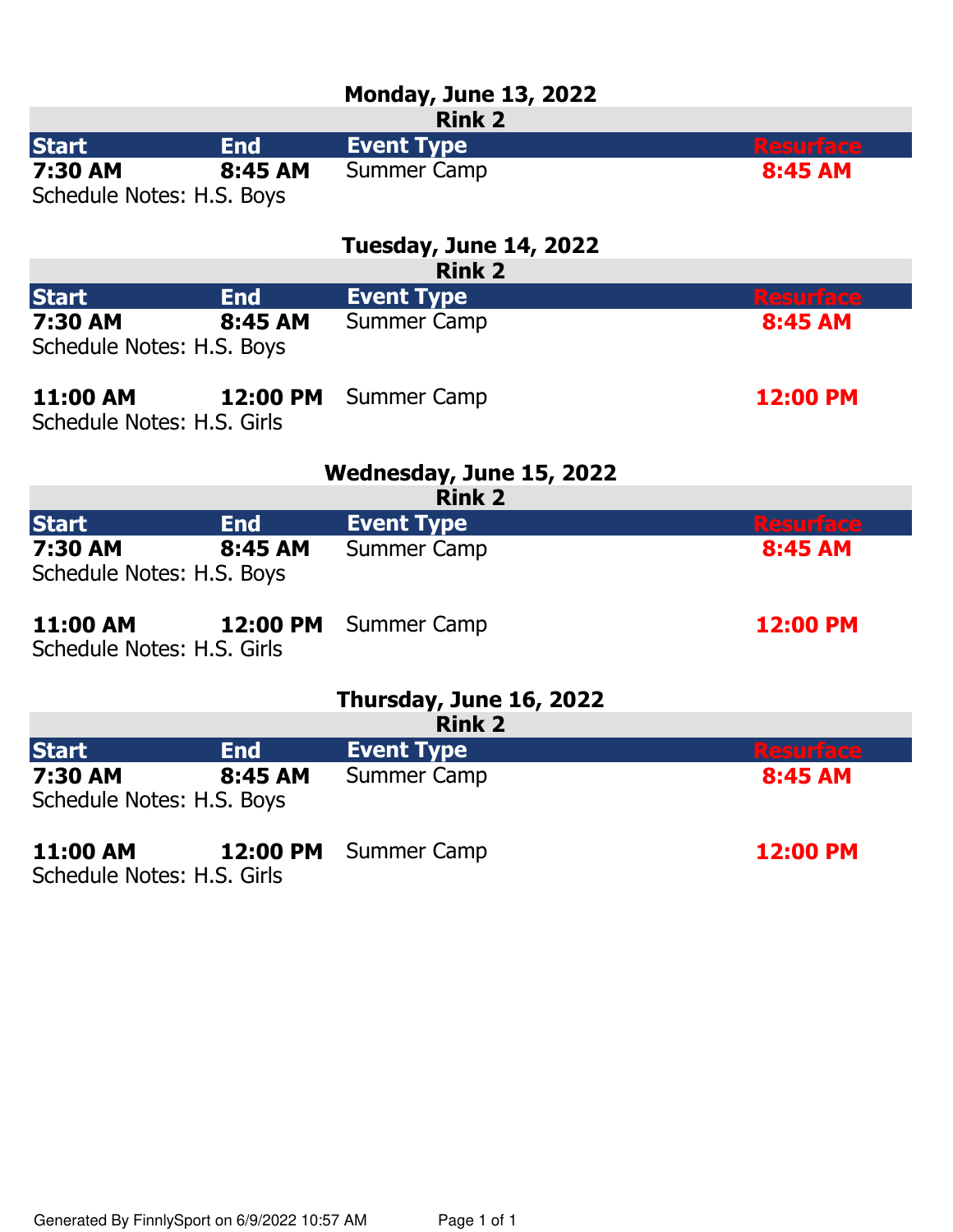## **Monday, June 20, 2022**

| <b>Rink 2</b>                              |            |                    |                  |
|--------------------------------------------|------------|--------------------|------------------|
| <b>Start</b>                               | <b>End</b> | <b>Event Type</b>  | <b>Resurface</b> |
| 7:30 AM<br>Schedule Notes: H.S. Boys       | 8:45 AM    | <b>Summer Camp</b> | 8:45 AM          |
| 12:15 PM<br><b>Schedule Notes: Bantams</b> | $1:15$ PM  | <b>Summer Camp</b> | <b>1:15 PM</b>   |
| 1:30 PM<br><b>Schedule Notes: PeeWees</b>  | 2:30 PM    | <b>Summer Camp</b> | <b>2:30 PM</b>   |
| 2:45 PM<br>Schedule Notes: Squirts/U10     | 3:45 PM    | <b>Summer Camp</b> | <b>3:45 PM</b>   |
| 4:00 PM<br>Schedule Notes: 12U / 15U Girls | 5:00 PM    | Summer Camp        | <b>5:00 PM</b>   |

## **Tuesday, June 21, 2022**

| sday, June 21, 202 |                |  |
|--------------------|----------------|--|
|                    | <b>Diale</b> 2 |  |

| <b>Rink 2</b>                              |            |                    |                  |
|--------------------------------------------|------------|--------------------|------------------|
| <b>Start</b>                               | <b>End</b> | <b>Event Type</b>  | <b>Resurface</b> |
| 7:30 AM<br>Schedule Notes: H.S. Boys       | 8:45 AM    | Summer Camp        | 8:45 AM          |
| 11:00 AM<br>Schedule Notes: H.S. Girls     | 12:00 PM   | Summer Camp        | 12:00 PM         |
| 12:15 PM<br><b>Schedule Notes: Bantams</b> | $1:15$ PM  | <b>Summer Camp</b> | <b>1:15 PM</b>   |
| 1:30 PM<br>Schedule Notes: Squirts/U10     | 2:30 PM    | Summer Camp        | <b>2:30 PM</b>   |
| 2:45 PM<br>Schedule Notes: 12U /15U Girls  | 3:45 PM    | Summer Camp        | <b>3:45 PM</b>   |
| 4:00 PM<br>Schedule Notes: Mites / 8U      | 5:00 PM    | Summer Camp        | <b>5:00 PM</b>   |